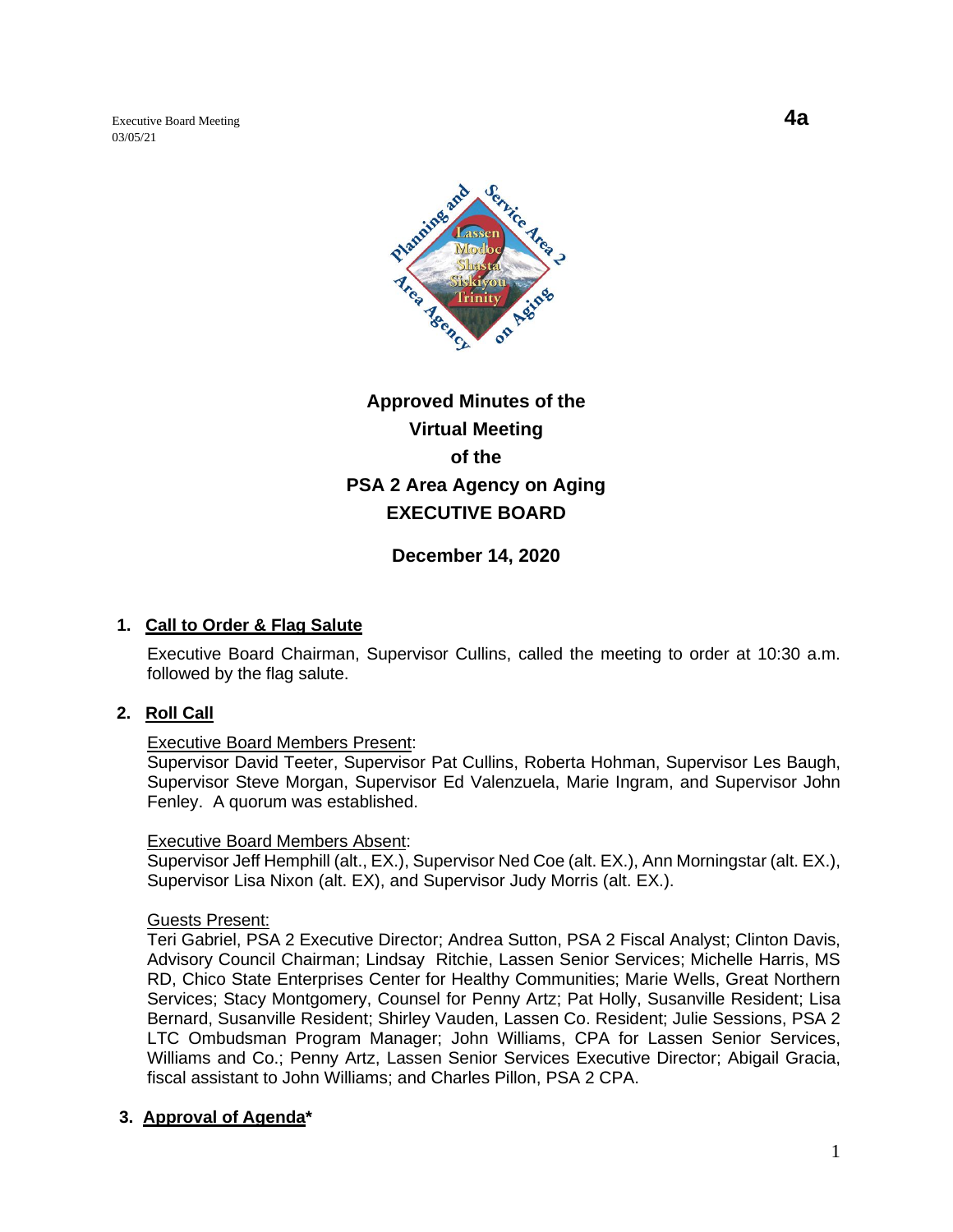## **MSP: Supervisor Baugh motioned for the approval of the agenda, seconded by Supervisor Valenzuela, all aye, motion carried.**

# **4. Approval of Consent Agenda\***

## **MSP: Supervisor Morgan motioned for the approval of the consent agenda, seconded by Supervisor Valenzuela, all aye, motion carried.**

# **5. Open Session**

Supervisor Morgan thanked the Executive Board for the memories while serving on the board. This is his last meeting and he expressed his gratitude for being a part of the board.

Michelle Harris, MS RD, highlighted virtual education classes offered by the Cal Fresh Healthy Living Campaign through the Center for Healthy Communities in partnership with PSA 3. The program's services and tech support are offered throughout the 5-county region. Efforts include CalFresh outreach services through the local Community Resource Centers.

# **6. Executive Board Report**

No report.

# **7. Advisory Council Report**

Director Gabriel provided an update on Advisory Council activity including the group's interest to add end of life planning education for older adults as a new objective in the next Area Plan update process. Additional areas of interest for the Advisory Council includes sharing Fall Prevention Awareness education materials in their communities as well as updating the current Transportation objectives to achieve a better fit with the group's interests. Enhancing community outreach efforts overall through various forms of media continues to be a priority for the Advisory Council members.

Director Gabriel addressed the current vacancies on the Advisory Council and stated efforts continue to fill those vacancies.

# **8. Executive Director's Report –** Teri Gabriel, Executive Director

# a. Update on Program Services due to COVID-19 pandemic

 Director Gabriel provided an update on program services during the pandemic. One nutrition program reported they had to close as a precaution due to COVID-19 exposure. The program took to necessary steps to ensure program participants received a meal through other means or was connected to a local food resource, if necessary. Other nutrition programs continue their services in an altered manner for the safety of the participants and the program staff. The HICAP program completed the open enrollment period with reaching more than 600 beneficiaries, according to current calculations, for health insurance counseling services through telephonic means. Director Gabriel shared a message from HICAP Program Manager, Pam Smith, expressing her appreciation for the Executive Board's support with additional staff and staff time to be able to reach more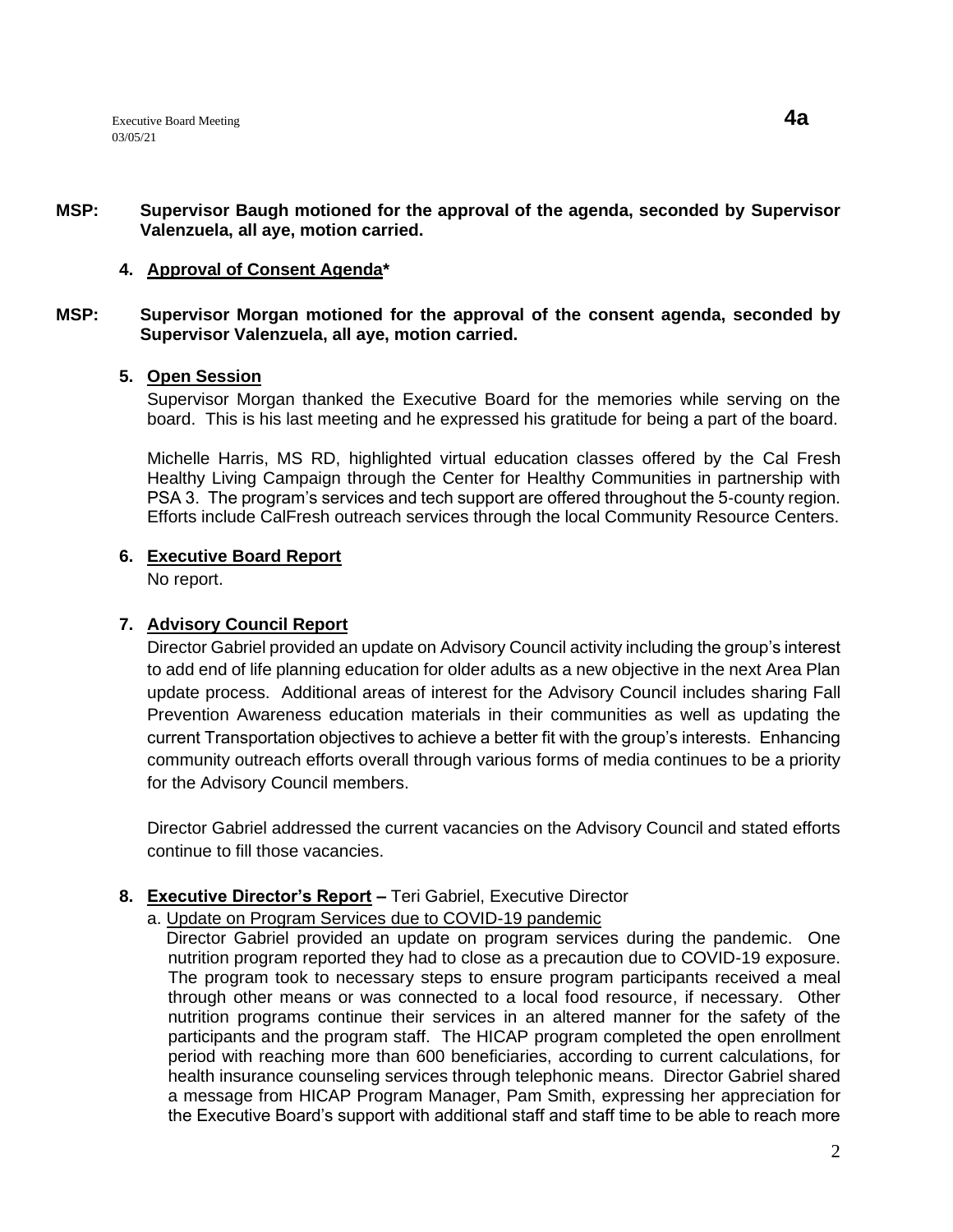rural beneficiaries during this year's Medicare open enrollment period. The Ombudsman Program continues to conduct visits to long term care facilities during the pandemic. Staff continues to use personal protective equipment upon entry to the facilities and volunteers remain inactive at this time. Interviews are drawing to a conclusion in filling the vacant Ombudsman II position which will serve the Shasta County region. Director Gabriel expressed appreciation to the Executive Board for supporting salary adjustments for challenging position.

## b. Update of Fall Prevention Program

Director Gabriel reported that plans continue in preparation to launch the Dignity at Home Fall Prevention Program. Efforts are being made to accommodate eligible participants during the pandemic who may be sheltering at home. Health care professionals will be targeted in introducing the program to reach those patients most at risk of falls as the program has income-based eligibility requirements as well as age eligibility requirements. Grab bars, shower benches, and toilet seat risers will be offered in the program from a local medical equipment supplier. A required follow up satisfaction survey process to evaluate the program will provide additional fall prevention equipment and educational materials to eligible participants to further reduce the risk of falls at home.

## c. Other Agency Activity

The Ombudsman Program and the AAA continue to work toward updating their websites to bring up-to-date program and service information to the region. The AAA is also partnering with Dignity Health Connected Living to provide disaster preparedness Go Bags to older adults. The Go Bags will include disaster preparedness materials being offered by the AAA.

# **9. Approval to Accept PSA 2 AAA Findings Related to the Lassen Senior Services, Inc. FY 19/20\*** –

Director Gabriel provided a recap of the activity regarding Lassen Senior Services, Inc. (LSS) which led to the Special Meeting of the Executive Board on October 29, 2020. Director Gabriel also referenced the letter included in the board packet which was sent to LSS on November 10, 2020. The letter requested that LSS resubmit monthly reports, provide their Profit & Loss statement and supporting documentation for FY 2019/2020. The letter was supported with a summary of the findings determined by the monitoring process thus far. Since the board packet was released, an adjustment was made to the total of disallowed costs for that period in III B Transportation, C-1 Congregate Meals and C-2 Home Delivered Meals program funding. The PSA 2 Fiscal Analyst further elaborated on the findings related to the resubmitted expense reports that affected fuel expenses in which a majority of the costs were covered by an alternate funding source supporting LSS. In addition, evidence of expenses for food were submitted by LSS which were also covered by an alternate source of funding supporting LSS. The purchase of large amounts of non-menu items such as eggs, bacon and cheese were amongst the receipts submitted to PSA 2 for reimbursement which could not be considered for reimbursement. Vehicle repair and maintenance expenses were also considered disallowed as those costs were covered by an alternate source of revenue supporting LSS. Additional disallowed purchases included a vehicle and kitchen equipment which lacked pre-approval from PSA 2. Credit was allowed for Registered Dietician expenses which had not been previously substantiated. After the adjustments were made, \$41,547 preliminarily appears to be due back to PSA 2 for unsubstantiated and disallowed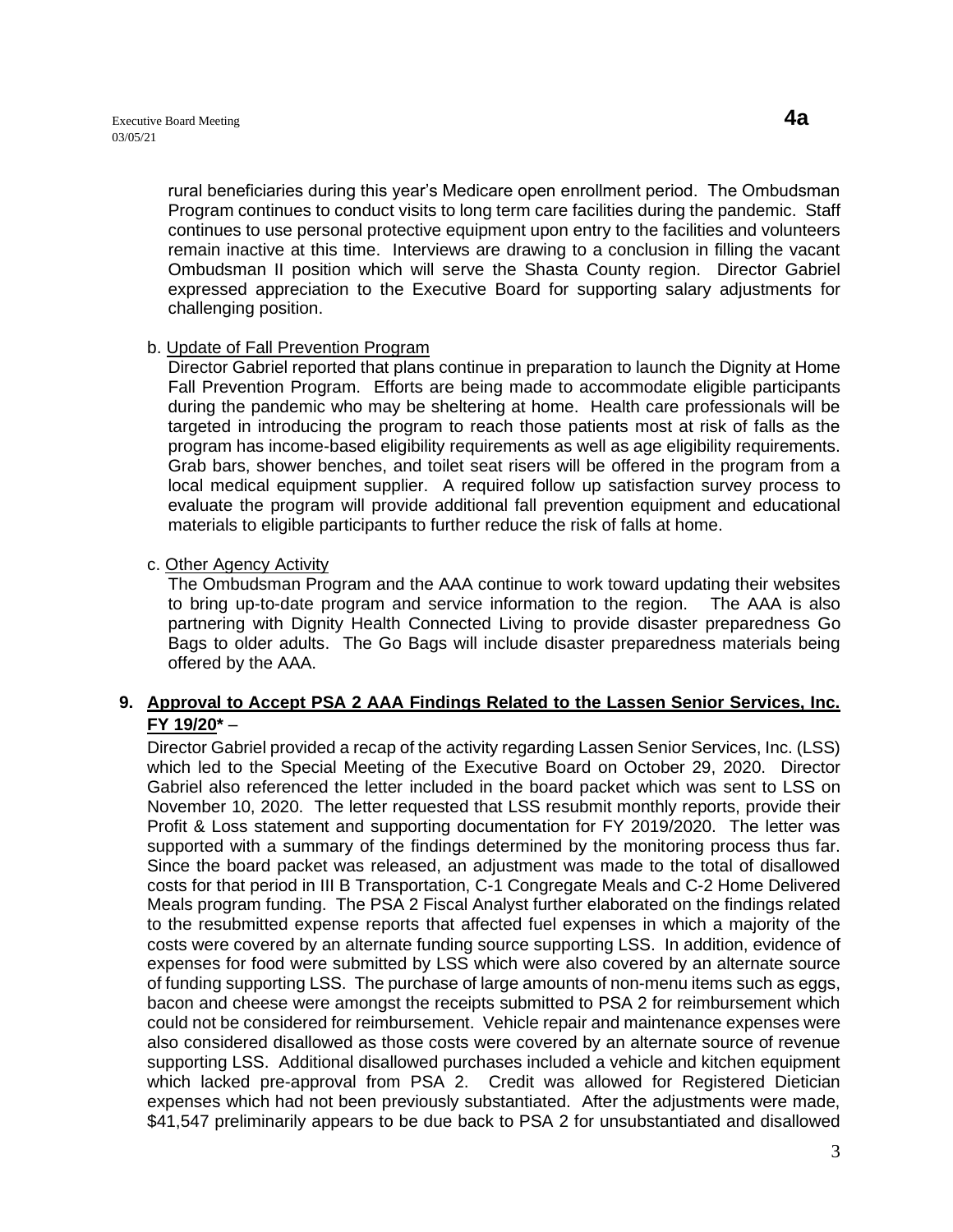#### expenses.

Pat Holly addressed the PSA 2 Executive Board and staff to express his support of LSS and Executive Director, Penny Artz. Mr. Holly stated his concern with the manner in which the PSA 2 fiscal review has been conducted and has reviewed LSS records to better understand the challenges now faced by the program. Mr. Holly supported LSS's efforts to serve the most vulnerable seniors in the community and expressed his concern with the funding being withheld from the program for FY2020/2021. Mr. Holly discouraged the board from forwarding the findings to the Lassen County District Attorney's office and supported the agencies working together in good faith to support small community organizations such as LSS. Mr. Holly concluded by sharing a statement of support from Susanville Mayor, Mendy Schuster.

Shirley Vauden also spoke in support of Penny Artz, Executive Director of LSS and her dedication in working with the seniors in the community with meal services and other resources provided by LSS.

Supervisor Morgan inquired if LSS had the funds available to return to PSA 2 to which LSS responded that funds were available to return. Supervisor Morgan further stated his concerns with disabling LSS from continuing services to the community.

John Williams, CPA stated that discussions continue with regard to LSS expenses with PSA 2's CPA and has seen no evidence of malfeasance by the LSS Executive Director or its staff in trying to follow historical principles with PSA 2.

Lindsay Ritchie stated that the practices followed by the LSS Executive Director were based on instruction by the previous fiscal staff of PSA 2.

Supervisor Baugh inquired on the goal PSA 2 was trying to achieve with the review of LSS FY 2019/2020 to which Director Gabriel responded it was to determine the amount of funding to be returned to the California Department of Aging once it was revealed that program expenses were disallowed and overstated. Upon inquiry concerning LSS's agreement with PSA 2's findings and determination of the amount of funds to be recovered, Mr. Williams responded that communications continue with PSA 2 to determine that amount due back to the agency. Upon inquiry, LSS stated that the manner in which staff has been processing expense allocations was following instruction by the previous PSA 2 fiscal staff and that no double billing has taken place.

Director Gabriel reminded all parties that the California Department of Aging (CDA) has requested PSA 2's review of FYs 2016/2017, 2017/2018 and 2018/2019 in addition to FY 2019/2020 to determine if additional funding is to be recovered from LSS.

Upon inquiry by Supervisor Teeter, Director Gabriel explained that the in-depth fiscal monitoring of LSS was initiated following the discovery of unauthorized equipment purchases during the Closeout process for FY 2019/2020 and that the monitoring process was conducted at the request of CDA and Charles Pillon, CPA. Director Gabriel further explained that the review of a service provider's alternate sources of revenue is not routinely monitored; however, under the circumstances, and at the request of Mr. Pillon, those alternate sources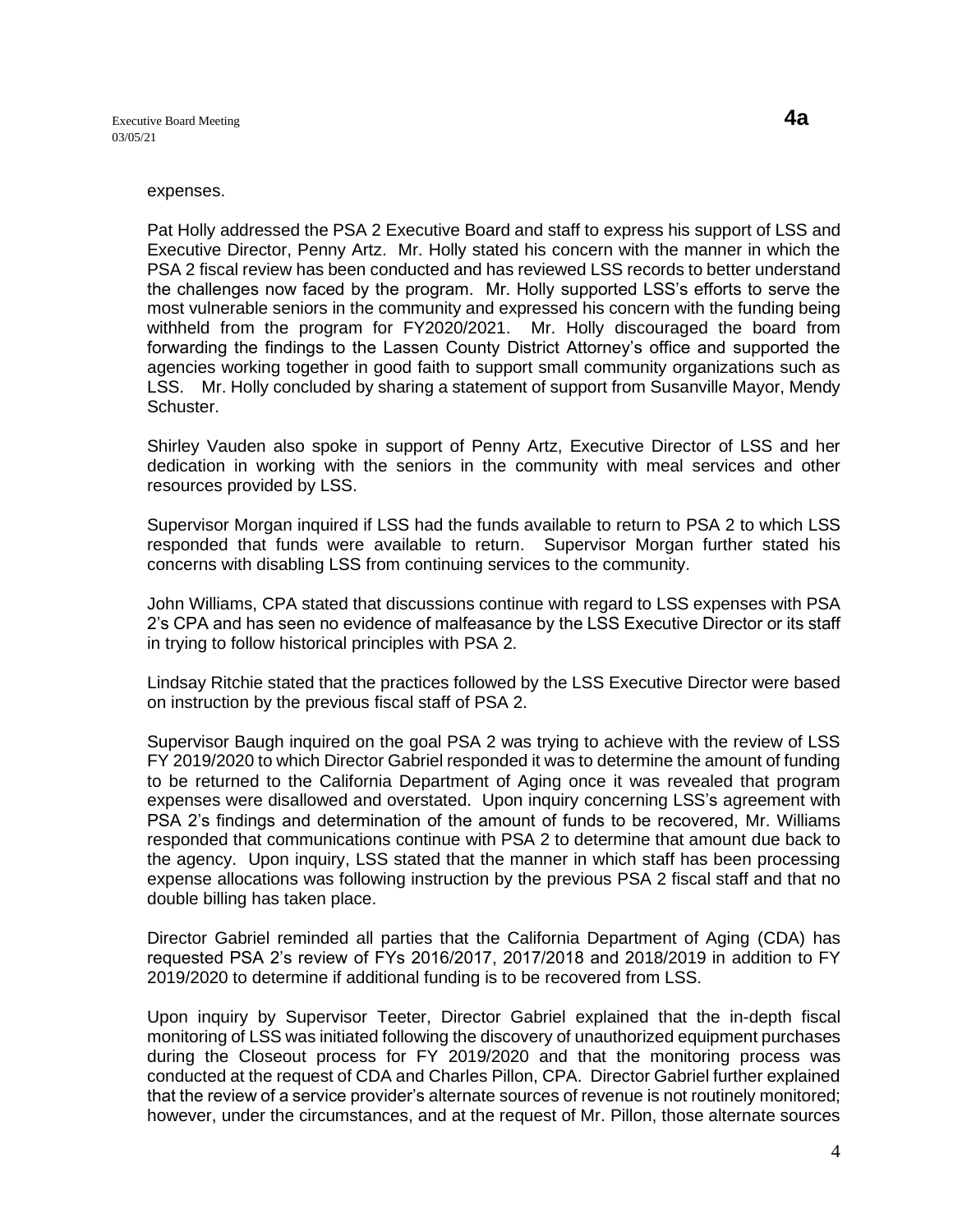of revenue were reviewed which unveiled disallowed and unsubstantiated expenses pertaining to PSA 2 funding. Mr. Pillon added that double billing of expenses and disallowed costs for the Transportation program were overfunded by PSA 2 as the Lassen Transit Service Agency reimbursed LSS for the same expenses. This also occurred with funding provided to LSS by the Lassen Plumas Sierra Community Action Agency grant. Those overfunded and unspent PSA 2 funds are included in the \$41,547 referenced earlier. The final amount continues to be addressed by Mr. Pillon, LSS and Mr. Williams. Upon inquiry from Supervisor Teeter, Mr. Pillon further elaborated on the review process of LSS's fiscal operations.

Director Gabriel responded that the goal to this discussion was to reach a resolution with LSS to continue working with the program after the fiscal review process was complete and once the amount of funding to be recovered by PSA 2 has been determined. Director Gabriel further stated that since the release of the preliminary report included in the board packet, other adjustments were brought to PSA 2's attention by LSS. Further communication will be necessary to reach a final amount to be returned to PSA 2.

Penny Artz confirmed that the vehicle purchase referenced was conducted with non-program funds and addressed the method of expense allocation process she was previously taught for PSA 2 expenses. Upon inquiry, she further stated that she has been cooperating with PSA 2 to reach a resolution in the monitoring process in an effort to move forward with continuing to work with PSA 2.

Being that further discussion between Mr. Pillon and Mr. Williams will be necessary to reach a conclusion on the total amount of funding due back to PSA 2, and so that the total may be included in the PSA 2's single audit for FY 2019/2020, a Special Meeting of the Executive Board was scheduled for the following week prior to the Board taking action to accept the findings as presented.

## **MSP: Supervisor Morgan motioned to table the action items until the Special Meeting scheduled by the Executive Board for Monday, December 21, 2020, seconded by Supervisor Fenley, all aye, motion carried.**

Supervisor Teeter will continue to be informed of the outcome of LSS's fiscal review and will support the decision by the parties involved.

Mr. Pillon requested it be on record that no one is being accused of anything. PSA 2 is requesting that the reported expenses billed to PSA 2 be substantiated by LSS. The method by which LSS expenses are being allocated is not being questioned, rather the issue is that PSA 2 is requesting documentation to support the expenses billed to PSA 2 which currently do not coincide with the expenses reported. The question is how is LSS reporting \$16,000 in expenditures with only \$9,900 worth of receipts? Upon request, PSA 2 has received no additional receipts from LSS to support the reported expenses. A misunderstanding or disconnect in conveying that concern has yet to be resolved with LSS. PSA 2 and Mr. Pillon are trying to reach a resolution with this concern.

Stacy Montgomery requested that item 10 be removed from the agenda for future meetings due to the impact it is having in a small community and since there appears to be no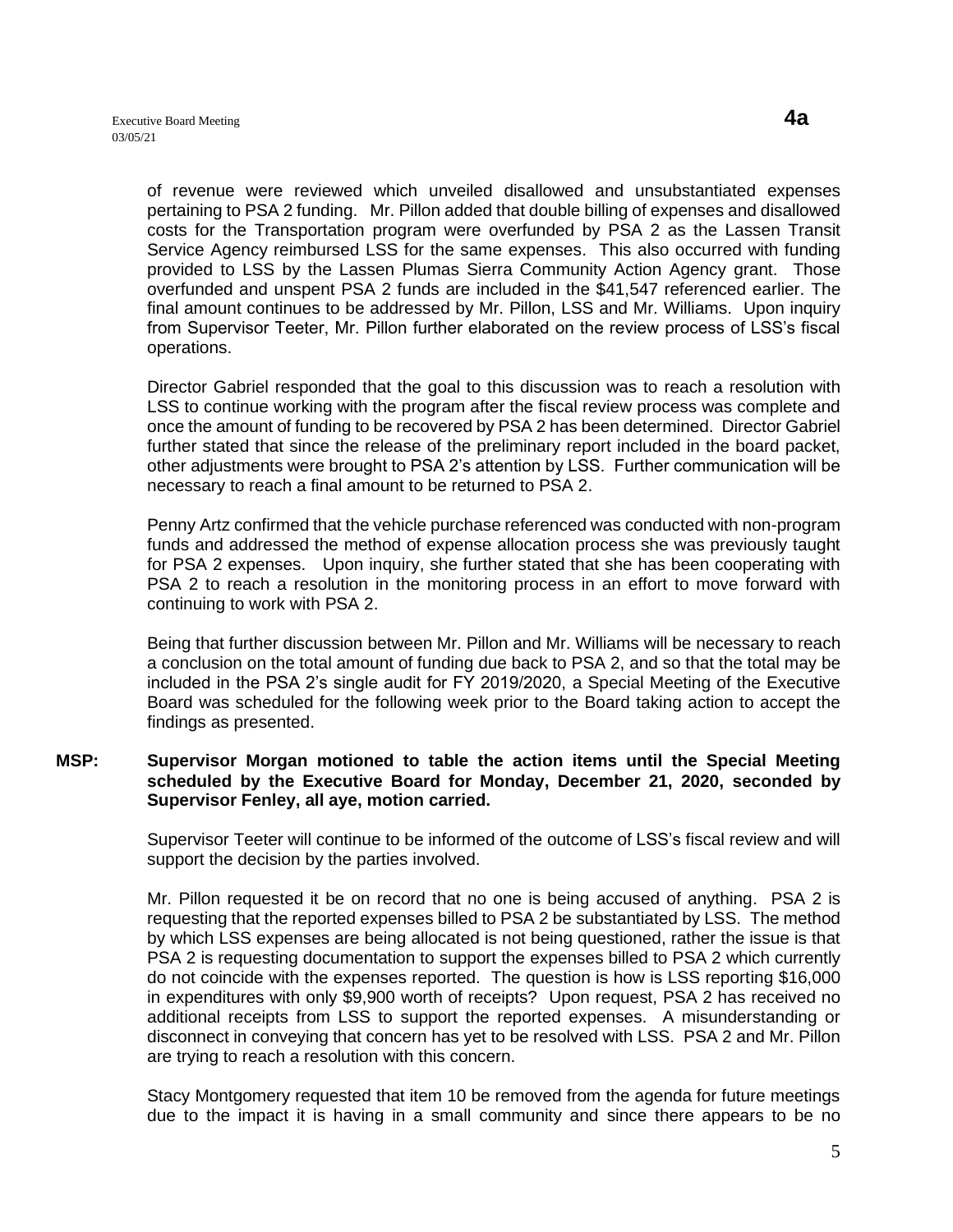wrongdoing by LSS. Chairman Cullins stated that the action items have been tabled for the December 21, 2020 Special Meeting and it will then be determined if action will be taken.

Supervisor Teeter expressed his appreciation for Mr. Pillon's explanation of the questioned expenses.

## **10. Authorization to Forward Findings from Lassen Senior Services, Inc.'s FY 19/20 Audit to the Lassen County District Attorney\***

Tabled for December 21, 2020 Special Meeting of the PSA 2 Executive Board.

## **11. Discussion on Local Structure for Aging Programs**

Director Gabriel addressed the matter discussed at the October Executive Board Meeting regarding the restructuring of aging services as it relates to the Master Plan for Aging. She referenced a copy of the letter in the packet from the California Welfare Directors Association addressing the restructuring of Area Agencies on Aging and stated that CDA will follow through with a survey for each county to provide feedback on the current structure of the AAA in the PSA 2 region. Director Gabriel will continue to share information with the Executive Board as it becomes available from CDA.

# **12. Approval of CalCard Statement Review Assignment\***

Director Gabriel reported that with the recent loss of Executive Board member Mae Sherman, the AAA is requesting an alternate board member to review the CalCard Statements and supporting documentation for validation. Supervisor Valenzuela offered to accept the CalCard Statement review responsibilities until the new Executive Board members have been appointed.

#### **13. New Business:**

The next regular Executive Board meeting is scheduled for Monday, March 15, 2021. The Special Meeting of the Executive Board will be on Monday, December 21, 2020.

# **14. Old Business:**

None

# **15. Correspondence:**

Incoming – None Outgoing – Correspondence Regarding Lassen Senior Services

#### **16. Adjournment**

The SPECIAL Virtual Meeting of the PSA 2 Executive Board adjourned at 12:14 p.m.

Respectfully submitted,

Teri Gabriel, Executive Director